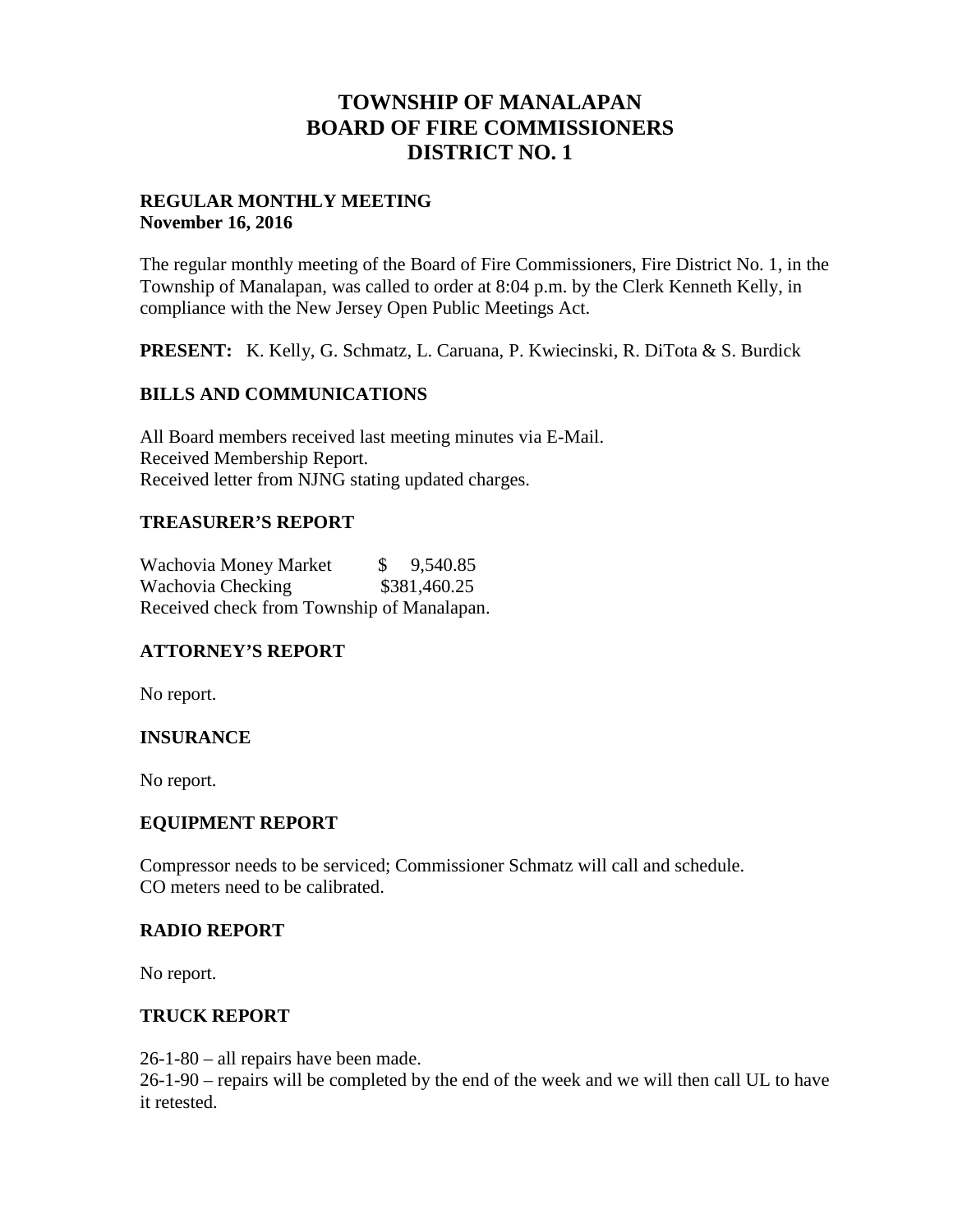### **CHIEF'S REPORT**

There have been 707 calls so far this year.

#### **ASSOCIATION REPORT**

Sprinklers have been serviced and shut off for the year.

#### **TRUSTEES' REPORT**

No report.

#### **OLD BUSINESS**

See attached.

#### **NEW BUSINESS**

Commissioner Schmatz made a motion to pay all vouchers; this was seconded by Commissioner Caruana. All voted aye.

Commissioner Kelly made a motion to hold our budget meeting on December  $7<sup>th</sup>$ ; this was seconded by Commissioner Schmatz. All voted aye.

Rehab has been switched over to Winter mode.

Rob DiTota talked with the manufacturer of the utility box for the Chief's truck and they are making a new one that we have to pick up at no charge and East Coast will install at no charge.

Commissioner Schmatz made a motion not to exceed \$300 for software and equipment to upgrade our CO meters; this was seconded by Commissioner Caruana. All voted aye.

Rob DiTota inquired about an auto start for his Chief's truck.

Meeting opened to the public at 8:45 P.M.

A motion was made by Commissioner Kelly to adjourn; it was seconded by Commissioner Schmatz and all voted aye.

Meeting adjourned at 9:00 P.M.

Respectfully submitted, Kenneth Kelly, Clerk